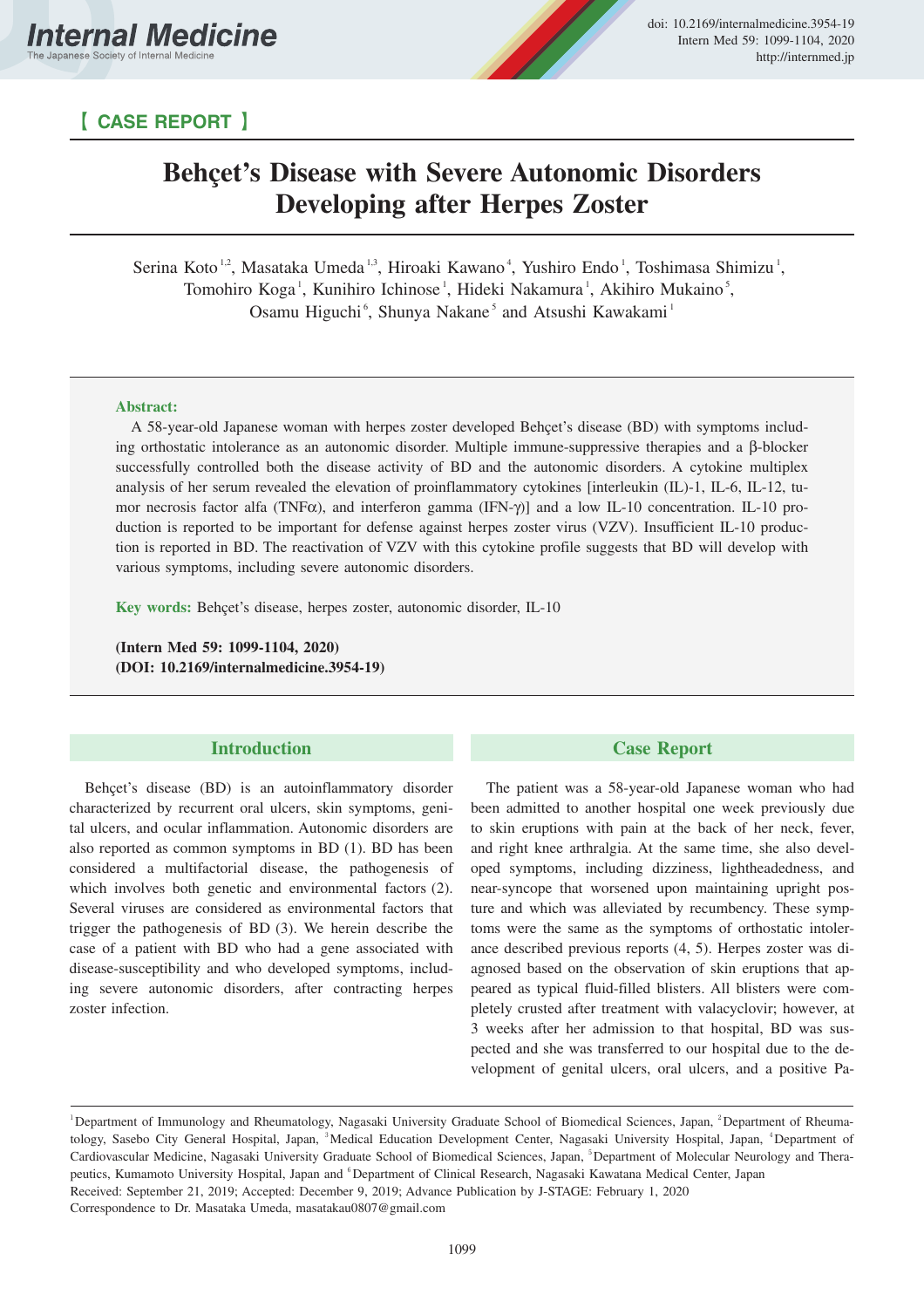

**Figure 1. The patient's clinical course. VACV: valacyclovir, mPSL: methyl prednisolone, PSL: prednisolone, IVIG: intravenous immunoglobulin**

**Table. Comparison of Our Patient's Data with Those of 57 Healthy Individuals.**

|               | Present case | Healthy individuals (95%CI) |
|---------------|--------------|-----------------------------|
| $II - 10$     | undetectable | 1.15-6.39                   |
| IFN- $\gamma$ | 98.96        | 14.7-32.9                   |
| IL-1 $\beta$  | 29.5         | 1.48-4.07                   |
| $IL - 6$      | 48.6         | 1.22-6.24                   |
| IL-12 $p70$   | 55.37        | $6.29 - 36.0$               |
| $TNF\alpha$   | 19.2         | 8.78-11.8                   |

The results of the cytokine multiplex array of the patient's serum at the time of admission to our hospital are shown. The 95% confidence interval (CI) of the serum cytokine levels from healthy individuals (n=57) are indicated as a control. Units: pg/mL.

IL: interleukin, IFN-γ: interferon gamma, INFα: tumor necrosis factor alpha

thergy test result. She had also suffered from urinary retention as bladder dysfunction for 1 week.

The patient's clinical course is illustrated in Fig. 1. On physical examination, her body temperature was 37.5℃ and her other vital signs were normal. A physical examination revealed genital ulcers, tenderness and swelling of the right knee. A neurological examination revealed no abnormalities with the exception of an impaired left pupil direct light reflex.

The initial laboratory studies revealed the following: her blood and serum chemistry test results were normal, with the exception of the following findings: erythrocyte sedimentation rate (ESR), 78 mm/h; C-reactive protein (CRP), 4.88 mg/dL; fibrin degradation products (FDP), 10.7 μg/mL; and D-dimer, 4.9 μg/mL. Tests for rheumatoid factor, antinuclear antibodies (ANA), anti-CCP antibodies, and antiganglionic acetylcholine receptor antibodies were all negative. The viral markers for hepatitis B, cytomegalovirus, herpes simplex virus (HSV), and varicella zoster virus (VZV) all showed a prior infection pattern. An HLA-A, -B serotype analysis revealed that the patient had the disease-sensitive alleles for BD: A26 and B51.

A cytokine multiplex array using serum obtained at the time of admission to our hospital revealed increased levels of proinflammatory cytokines [interleukin (IL)-1β, IL-6, IL-12 p70, tumor necrosis factor alpha (TNF $\alpha$ ), and interferon gamma (IFN-γ)], in comparison to serum from healthy controls, whereas IL-10 was undetectable in the patient's serum (Table).

The results of a cerebrospinal fluid analysis showed only a mildly increased number of white blood cells [18/μL (mononuclear cells 94%)], and the IL-6 level was 2.8 pg/mL (normal range,  $\langle 16.55 \text{ pg/mL}$  (6)]. Magnetic resonance imaging of the brain showed no evidence of encephalitis. Ultrasonography revealed deep vein thrombosis (DVT) in the right soleus muscle vein. An ophthalmologic examination revealed iritis as anterior uveitis in both eyes.

At 2 weeks after the patient's admission to our hospital, these symptoms (with the exception of orthostatic intolerance) improved spontaneously without any immunosuppressive treatment. After the administration of warfarin for DVT, she was discharged from our hospital.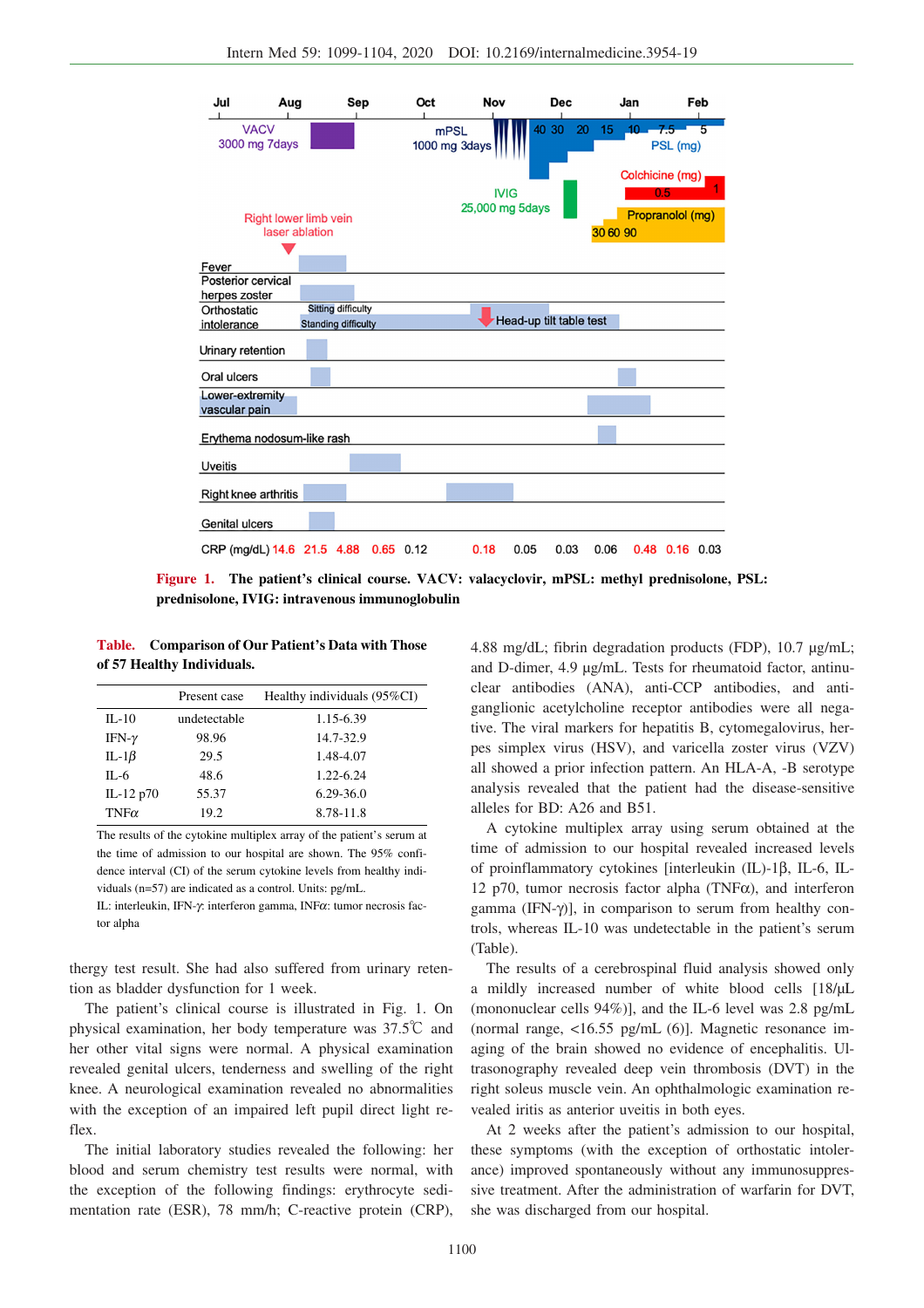However, at 2 months after discharge, the patient was admitted to our hospital again due to an exacerbation of the orthostatic intolerance and relapse of the right knee arthritis. The recurrence of oral ulcers and the first development of erythema nodosum (EN)-like eruptions (red and tender nodules in both legs) (Fig. 2) were also observed at this point. We therefore diagnosed the patient with BD based on the current and previous findings. To examine her orthostatic intolerance objectively, autonomic function tests were conducted. The analysis of the coefficient of variation of R-R interval (CVR-R) during deep breathing showed a decline (2.12%) and the disappearance of respiratory-induced variations.

A heart rate variability (HRV) analysis using 24-hour Holter monitor revealed a high-frequency (HF) value of



**Figure 2. Erythema nodosum (EN)-like eruptions. Multiple thumb-sized erythemas with tenderness were observed on both legs at the second admission to our hospital.**

263.66 [age mean±standard deviation (SD): 514.5±99.7] and a low-frequency/high-frequency (LF/HF) ratio of 1.28 (age mean±SD: 1.39±0.14). A head-up tilt table test (HUT) showed neurally mediated syncope (mixed type) (Fig. 3A).

Based on these results, we hypothesized that the patient's orthostatic intolerance was caused by autonomic dysfunction associated with BD. We initiated treatment with methylprednisolone (mPSL) pulse therapy (1,000 mg/day for 3 days, twice) and then administered oral prednisolone (40 mg/day). These treatments effectively improved the patient's arthritis, but her orthostatic intolerance persisted. Additional therapy with intravenous immunoglobulin (IVIG) (25,000 mg/day for 5 days) and colchicine (starting at 0.5 mg/day, increasing to 1 mg/day) improved the orthostatic intolerance. The addition of propranolol as a β-blocker (starting at 30 mg/day, increasing to 90 mg/day) was also effective for the patient's remaining symptom of orthostatic intolerance.

At a 2-year follow-up examination, the patient's orthostatic intolerance had recovered to a level at which she could perform housekeeping, and a HUT was negative (Fig. 3B). The dosage of propranolol had been reduced, and colchicine alone had completely controlled the BD activity without relapse.

#### **Discussion**

Our patient developed BD with various complications, including severe autonomic disorder, which might have been triggered by varicella zoster. Several reports have mentioned a relationship between BD and the Herpesviridae family. It has been reported that the rate of serological positivity for



**Figure 3. The patient's autonomic disorder, which was detected by an abnormal head-up tilt table test (HUT) result, was reversible by treatment. A: Before treatment. An increase in the heart rate (≥30 beats/min) and nausea developed within 10 min after tilting by 70°. At 20 min after the tilting, syncope with hypotension and bradycardia were observed. Due to syncope, the HUT was immediately discontinued, and the patient recovered from these symptoms. Based on these results, neurally-mediated syncope (mixed type) was diagnosed. B: After treatment. No changes in heart rate, hypotension, syncope or nausea were observed during tilting in a new HUT session.**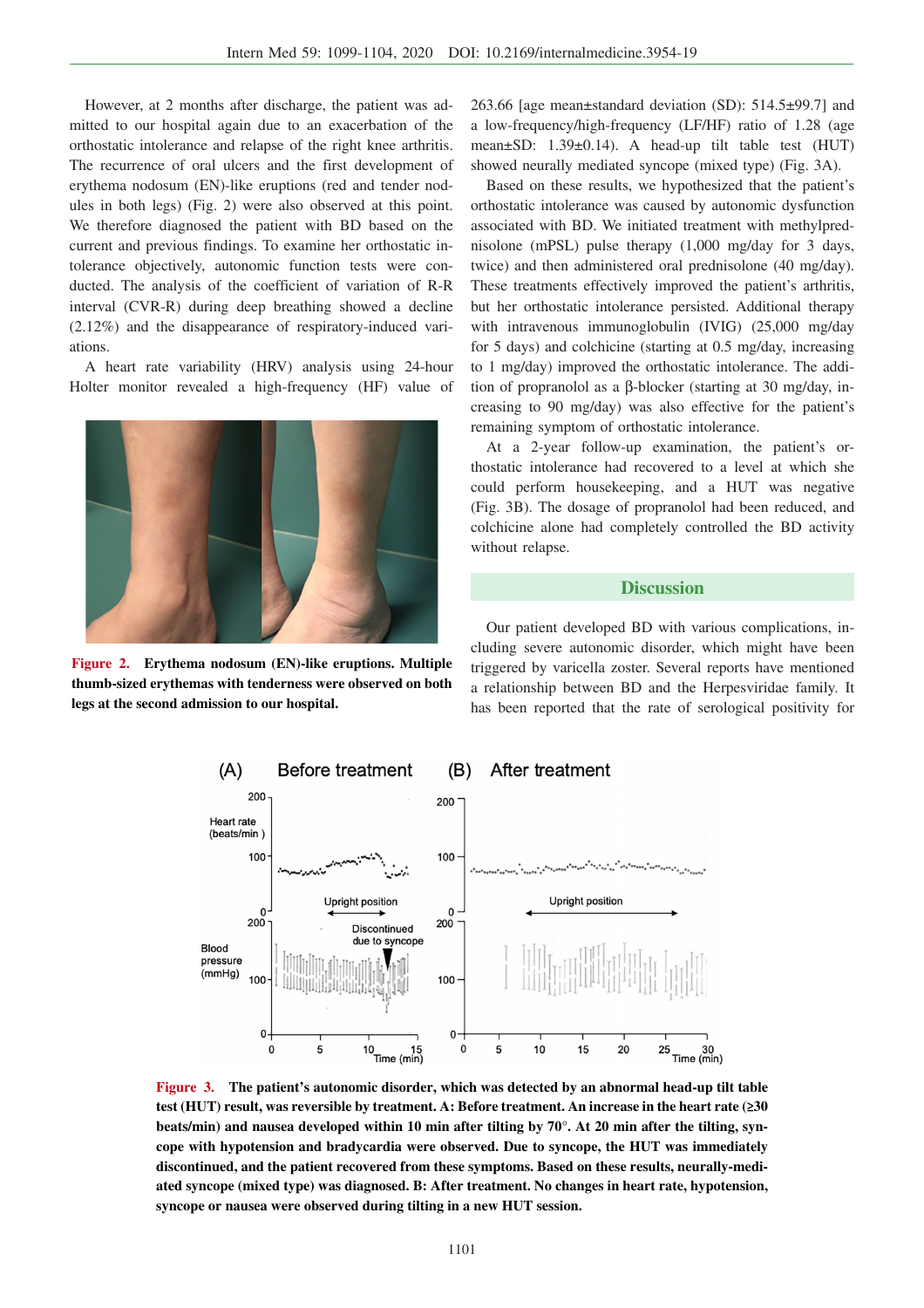VZV IgG and IgM antibodies does not differ between patients with BD and those with other skin diseases (7); however, another report showed that the VZV IgG titer in BD patients with neurological involvement was higher than that in those without neurological involvement (8). A nationwide population-based study in Taiwan revealed that the risk of anterior uveitis increased in the year following a diagnosis of herpes zoster (9).

HSV-1 reactivation was reported to cause BD-like symptoms (fever, arthritis, genital ulcers, uveitis) in a 13-year-old Japanese girl with the HLA-B51 haplotype (10). An HSV-1 infected mouse model develops oral, genital, and skin ulcers, eye involvement, arthritis, and intestinal involvement, and has been widely used as a model of BD (11). In light of these reports, it appears that members of the Herpesviridae family may contribute to the development of BD.

A cytokine multiplex array revealed that cytokines that are relevant to the pathogenesis of BD (12), i.e., IL-1β, IL-6, IL-12 p70, TNFα, and IFN-γ, were increased, while IL-10 was undetectable in the patient's serum. IL-10 has an anti-inflammatory effect that suppresses proinflammatory cytokines such as IL-1, IL-6, IL-12, TNFα, and IFN $γ$  (13, 14). Serum IL-10 levels from patients with BD have also been reported to be lower than those of healthy controls (15). According to a genome-wide association analysis of BD, the disease risk allele of *IL10* locus rs1518111 was associated with the reduced production of IL-10 (16).

In the context of VZV, the serum IL-10 level was reported to increase after immunization for VZV (17). It was reported that individuals with polymorphism of the *IL10* gene have susceptibility to herpes zoster (18). These reports suggest that IL-10 may have an important role in the defense against VZV.

All of the cytokines that were elevated in our patient (IL-1, IL-6, IL-12, TNFα, and IFN-γ) are also reported to be produced by VZV infection (17, 19, 20). The production of these proinflammatory cytokines induced by VZV infection may also trigger the occurrence of BD.

Remarkably, our patient developed severe autonomic disorders. Autonomic disorders have been reported as not only clinical but also subclinical complications of BD (1, 21-29). An analysis of 25 patients with BD revealed that 21 (84%) of the patients had symptoms such as bladder dysfunction, symptoms of orthostatic hypotension, and sweating abnormalities (1). VZV infection itself has been known to affect the autonomic ganglia and can cause autonomic disorders (30). Autonomic nerve dysfunction caused by vasculitis has been thought to be a mechanism of autonomic disorder in BD; however, the precise mechanisms remain to be elucidated (28). In our patient's case, both herpes zoster and the subsequent development of BD may have contributed to the exacerbation of her severe autonomic disorders.

The appropriate methods for the assessment of autonomic disorders in BD are controversial (28). Sympathetic skin response (SSR), R-R interval variation (RRIV) tests and pupillometry techniques are reported to be useful to detecting

autonomic abnormalities in patients with BD (1, 21, 22, 24, 25, 28). Autonomic abnormalities were also detected by RRIV tests and a pupil light reflex test in the present patient. The Valsalva maneuver was reported to objectively reveal orthostatic intolerance in a patient with BD (27). There seems to be only one previous case report of a patient with BD whose autonomic disorders were evaluated using the HUT (29). In that report, the patient with BD who had syncopial episodes was examined with the HUT, and patient developed asystole lasting 20 seconds during the HUT. Based on this result, the patient was treated with dual-chamber (DDD-R) pacemaker implantation.

As described above, although autonomic symptoms are not uncommon in BD, there are few cases in which the clinical course of autonomic dysfunctions after treatment are evaluated objectively. To the best of our knowledge, the present report is the first to note that the HUT was useful for objectively revealing the reversibility (by treatment) of autonomic disorders in a patient with BD.

Some cardiovascular agonists, such as β-blockers, have been used to treat orthostatic intolerance (27). However, the necessity of immunotherapy for autonomic disorders associated with BD has not been established thus far. Patients with autoimmune diseases, such as Sjögren syndrome, systemic lupus erythematosus, systemic sclerosis, ankylosing spondylitis, and rheumatoid arthritis, also develop autonomic disorders, and some immunotherapies have been reported to be beneficial for these conditions (31-34). Intravenous cyclophosphamide was reported to be effective for the treatment of a steroid refractory patient with BD who developed a sympathetic storm (hyperthermia, tachycardia, and hyperhidrosis) that was considered to be autonomic dysfunction caused by neuro-BD (35). IVIG has been commonly used in the treatment of autoimmune autonomic ganglionopathy, which is characterized by immune-mediated disruption of fast synaptic transmission across the peripheral autonomic ganglia (35, 36). Additionally, several reports have shown that IVIG was beneficial for the treatment of various refractory symptoms of BD, including uveitis, oral ulcers, gastrointestinal ulcers, neuro-BD, and arthritis (37-39). Based on these reports, we administered IVIG to the present patient. IVIG can be a good treatment option for refractory BD with autonomic disorders.

Taking the past reports and the findings from our patient's case together, we hypothesize that the insufficient production of IL-10 associated with VZV infection is associated with the development of BD in patients carrying sensitive alleles. The accumulation of further cases and functional studies are required to clarify the mechanisms underlying the association between BD and VZV. Even though the autonomic disorders in BD are common and can significantly impair the patients' quality of life, the precise mechanisms underlying their development have not been determined and optimal therapeutic approaches remain to been established. The HUT can be a good method for diagnosing autonomic disorders in BD and for evaluating the longitudi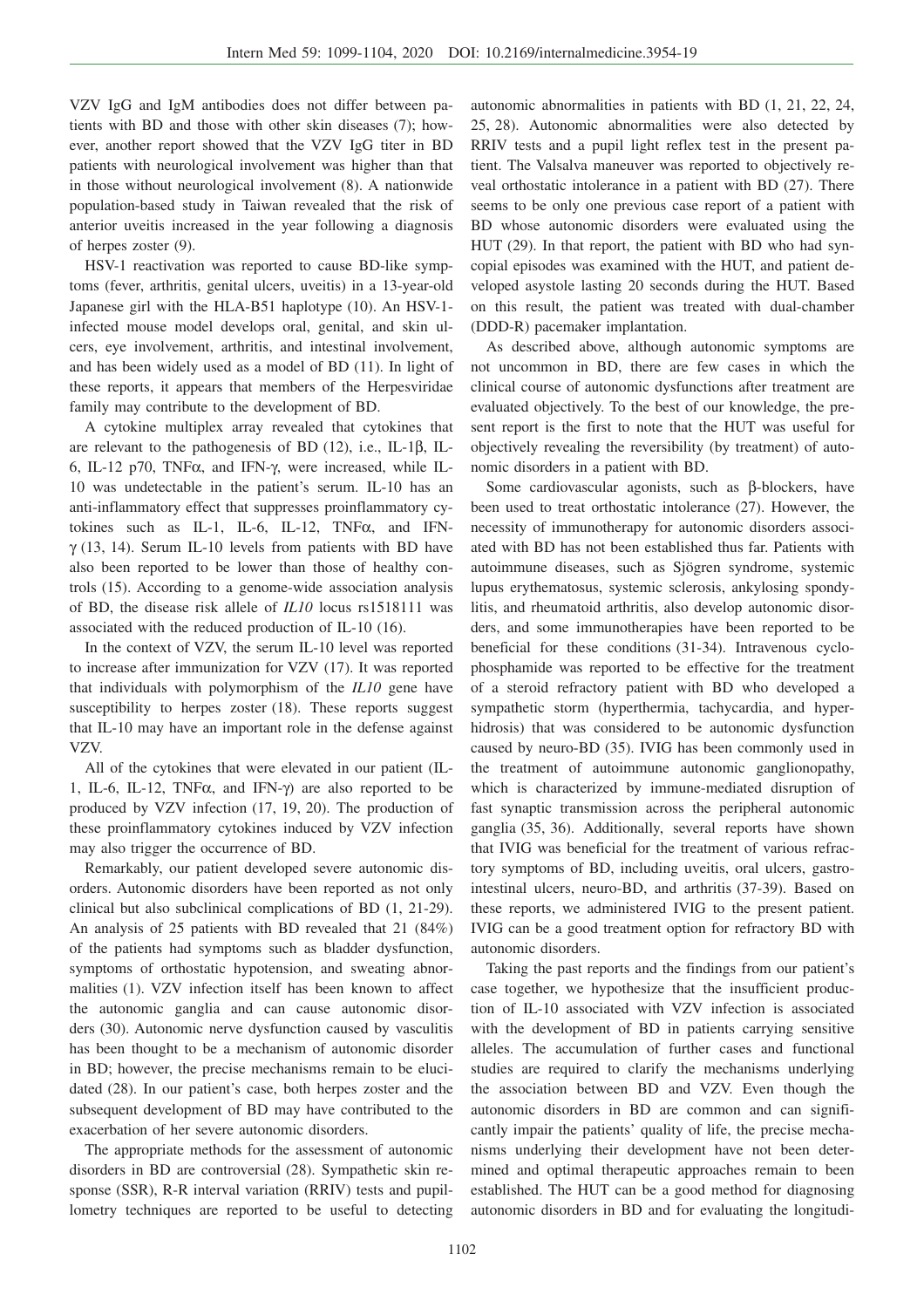nal effects of therapy.

### **The authors state that they have no Conflict of Interest (COI).**

## **References**

- **1.** Karatas GK, Onder M, Meray J. Autonomic nervous system involvement in Behçet's disease. Rheumatol Int **22**: 155-159, 2002.
- **2.** Hedayatfar A. Behçet's disease: autoimmune or autoinflammatory? J Ophthalmic Vis Res **8**: 291-293, 2013.
- **3.** Galeone M, Colucci R, D'Erme AM, Moretti S, Lotti T. Potential infectious etiology of Behçet's disease. Patholog Res Int **2012**: 595380, 2012.
- **4.** Stewart JM. Common syndromes of orthostatic intolerance. Pediatrics **131**: 968-980, 2013.
- **5.** Garner R, Baraniuk JN. Orthostatic intolerance in chronic fatigue syndrome. J Transl Med **17**: 185, 2019.
- **6.** Hirohata S, Kikuchi H, Sawada T, et al. Clinical characteristics of neuro-Behçet's disease in Japan: a multicenter retrospective analysis. Mod rheumatol **22**: 405-413, 2012.
- **7.** Akdeniz S, Harman M, Atmaca S, Akpolat N. The seroprevalence of varicella zoster antibodies in Behçet's and other skin diseases. Eur J Epidemiol **18**: 91-93, 2003.
- **8.** Marta M, Santos E, Coutinho E, et al. The role of infections in Behçet disease and neuro-Behçet syndrome. Autoimmun Rev **14**: 609-615, 2015.
- **9.** Wang TJ, Hu CC, Lin HC. Increased risk of anterior uveitis following herpes zoster: a nationwide population-based study. Arch Ophthalmol **130**: 451-455, 2012.
- **10.** Sugata K, Enomoto Y, Sugiyama H, et al. Single episode of Behçet's disease-like symptoms caused by herpes simplex virus reactivation. Pediatr Int **51**: 577-578, 2009.
- **11.** Islam SMS, Sohn S. HSV-induced systemic inflammation as an animal model for Behçet's disease and therapeutic applications. Viruses **10**: 2018.
- **12.** Takeuchi M, Kastner DL, Remmers EF. The immunogenetics of Behçet's disease: a comprehensive review. J Autoimmun **64**: 137- 148, 2015.
- **13.** Fiorentino DF, Zlotnik A, Vieira P, et al. IL-10 acts on the antigen-presenting cell to inhibit cytokine production by Th1 cells. J Immunol **146**: 3444-3451, 1991.
- **14.** Mosmann TR, Coffman RL. TH1 and TH2 cells: different patterns of lymphokine secretion lead to different functional properties. Annu Rev Immunol **7**: 145-173, 1989.
- **15.** Talaat RM, Ashour ME, Bassyouni IH, Raouf AA. Polymorphisms of interleukin 6 and interleukin 10 in Egyptian people with Behçet's disease. Immunobiology **219**: 573-852, 2014.
- **16.** Remmers EF, Cosan F, Kirino Y, et al. Genome-wide association study identifies variants in the MHC class I, IL10, and IL23R-IL 12RB2 regions associated with Behçet's disease. Nat Genet **42**: 698-702, 2010.
- **17.** Jenkins DE, Redman RL, Lam EM, Liu C, Lin I, Arvin AM. Interleukin (IL)-10, IL-12, and interferon-gamma production in primary and memory immune responses to varicella-zoster virus. J Infect Dis **178**: 940-948, 1998.
- **18.** Haanpaa M, Nurmikko T, Hurme M. Polymorphism of the IL-10 gene is associated with susceptibility to herpes zoster. Scand J Infect Dis **34**: 112-114, 2002.
- **19.** Zajkowska A, Garkowski A, Swierzbinska R, et al. Evaluation of chosen cytokine levels among patients with herpes zoster as ability to provide immune response. PLoS One **11**: e0150301, 2016.
- **20.** Zhu SM, Liu YM, An ED, Chen QL. Influence of systemic immune and cytokine responses during the acute phase of zoster on the development of postherpetic neuralgia. J Zhejiang Univ Sci B **10**: 625-630, 2009.
- **21.** Bayramlar H, Hepsen IF, Uguralp M, Boluk A, Ozcan C. Autonomic nervous system involvement in Behçet's disease: a pupillometric study. J Neuroophthalmol **18**: 182-186, 1998.
- **22.** Aksoyek S, Aytemir K, Ozer N, Ozcebe O, Oto A. Assessment of autonomic nervous system function in patients with Behçet's disease by spectral analysis of heart rate variability. J Auton Nerv Syst **77**: 190-194, 1999.
- **23.** Akyol M, Turaclar U, Kececi H, et al. Electrodermal activities and autonomic nervous system in Behçet's patients. Neurol Sci **23**: 55- 58, 2002.
- **24.** Ozdemir R, Sezgin AT, Topal E, Kutlu R, Barutcu I, Gullu H. Findings of ambulatory blood pressure monitoring and heart rate variability in patients with Behçet's disease. Am J Cardiol **92**: 646-648, 2003.
- **25.** Gulturk S, Akyol M, Kececi H, Ozcelik S, Cinar Z, Demirkazik A. Delayed habituation in Behçet's disease. Neurol India **56**: 27- 30, 2008.
- **26.** Kirimli O, Aslan O, Goldeli O, et al. Heart rate variability, late potentials and QT dispersion as markers of myocardial involvement in patients with Behçet's disease. Can J Cardiol **16**: 345-351, 2000.
- **27.** Tellioglu T, Robertson D. Orthostatic intolerance in Behçet's disease. Auton Neurosci **89**: 96-99, 2001.
- **28.** Borman P, Tuncay F, Kocaoglu S, Okumus M, Gungor E, Eksioglu M. The subclinic autonomic dysfunction in patients with Behçet disease: an electrophysiological study. Clin Rheumatol **31**: 41-47, 2012.
- **29.** Polat V, Gur AK, Dogdu O. Prolonged asystole during head-up tilt testing in a patient with Behçet's disease. Eastern J Med **18**: 130- 132, 2013.
- **30.** Shapiro JS. Does varicella-zoster virus infection of the peripheral ganglia cause Chronic Fatigue Syndrome? Med Hypotheses **73**: 728-734, 2009.
- **31.** Goodman BP, Crepeau A, Dhawan PS, Khoury JA, Harris LA. Spectrum of autonomic nervous system impairment in Sjogren syndrome. Neurologist **22**: 127-130, 2017.
- **32.** Yukawa S, Tahara K, Shoji A, Hayashi H, Tsuboi N. Acute pandysautonomia as well as central nervous system involvement and peripheral neuropathies in a patient with systemic lupus erythematosus. Mod Rheumatol **18**: 516-521, 2008.
- **33.** Casale R, Generini S, Luppi F, Pignone A, Matucci-Cerinic M. Pulse cyclophosphamide decreases sympathetic postganglionic activity, controls alveolitis, and normalizes vascular tone dysfunction (Raynaud's phenomenon) in a case of early systemic sclerosis. Arthritis Rheum **51**: 665-669, 2004.
- **34.** Syngle A, Verma I, Krishan P, Garg N, Syngle V. Diseasemodifying anti-rheumatic drugs improve autonomic neuropathy in arthritis: DIANA study. Clin Rheumatol **34**: 1233-1241, 2015.
- **35.** Gono T, Murata M, Kawaguchi Y, et al. Successful treatment for sympathetic storms in a patient with neuro-Behçet's disease. Clin Rheumatol **28**: 357-359, 2009.
- **36.** Golden EP, Vernino S. Autoimmune autonomic neuropathies and ganglionopathies: epidemiology, pathophysiology, and therapeutic advances. Clin Auton Res **29**: 277-288, 2019.
- **37.** Shutty B, Garg KJ, Swender D, Chernin L, Tcheurekdjian H, Hostoffer R. Optimal use of ivig in a patient with Behçet syndrome and common variable immunodeficiency. Ann Allergy Asthma Immunol **109**: 84, 2012.
- **38.** Seider N, Beiran I, Scharf J, Miller B. Intravenous immunoglobulin therapy for resistant ocular Behçet's disease. Br J Ophthalmol **85**: 1287-1288, 2001.
- **39.** Cantarini L, Stromillo ML, Vitale A, et al. Efficacy and safety of intravenous immunoglobulin treatment in refractory Behçet's disease with different organ involvement: a case series. Isr Med Assoc J **18**: 238-242, 2016.